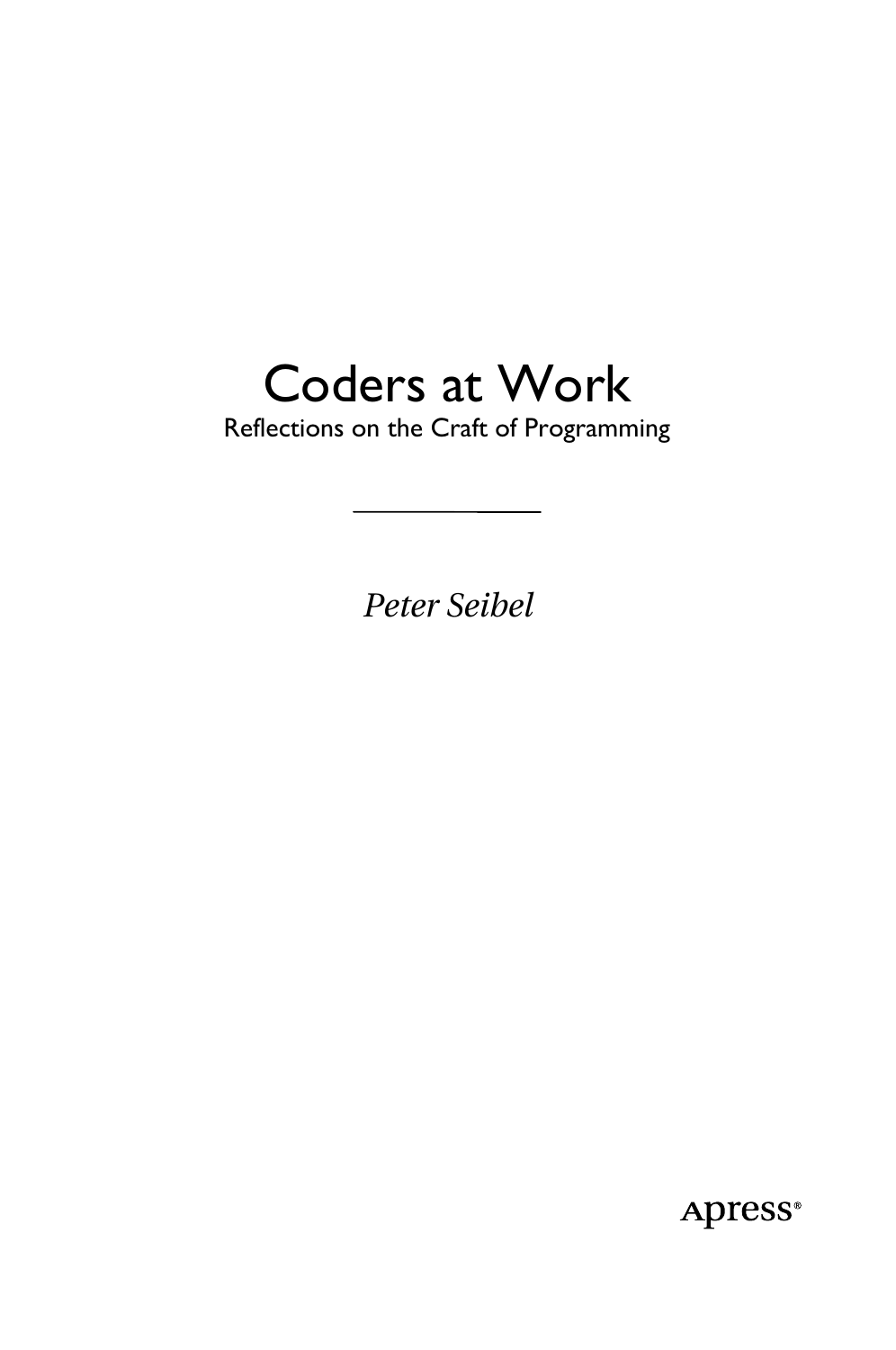#### *Coders at Work*

Copyright © 2009 by Peter Seibel

All rights reserved. No part of this work may be reproduced or transmitted in any form or by any means, electronic or mechanical, including photocopying, recording, or by any information storage or retrieval system, without the prior written permission of the copyright owner and the publisher.

ISBN-13 (pbk): 978-1-4302-1948-4 ISBN-13 (electronic): 978-1-4302-1949-1

Printed and bound in the United States of America 9 8 7 6 5 4 3 2 1

Trademarked names may appear in this book. Rather than use a trademark symbol with every occurrence of a trademarked name, we use the names only in an editorial fashion and to the benefit of the trademark owner, with no intention of infringement of the trademark.

Lead Editor: Jeffrey Pepper Technical Reviewer: John Vacca

Editorial Board: Clay Andres, Steve Anglin, Mark Beckner, Ewan Buckingham, Tony Campbell, Gary Cornell, Jonathan Gennick, Michelle Lowman, Matthew Moodie, Jeffrey Pepper, Frank Pohlmann, Ben Renow-Clarke, Dominic Shakeshaft, Matt Wade, Tom Welsh

Coordinating Editor: Anita Castro Copy Editor: Candace English Production Manager: Frank McGuckin Cover Designer: Anna Ishschenko Manufacturing Managers: Tom Debolsky; Michael Short

Distributed to the book trade worldwide by Springer-Verlag New York, Inc., 233 Spring Street, 6th Floor, New York, NY 10013. Phone 1-800-SPRINGER, fax 201-348-4505, e-mail **orders-ny@springer-sbm.com**, or visit **http://www.springeronline.com**.

For information on translations, please contact us by e-mail at info@apress.com, or visit **http://www.apress.com**.

Apress and friends of ED books may be purchased in bulk for academic, corporate, or promotional use. eBook versions and licenses are also available for most titles. For more information, reference our Special Bulk Sales—eBook Licensing web page at **http://www.apress.com/info/bulksales**.

The information in this book is distributed on an "as is" basis, without warranty. Although every precaution has been taken in the preparation of this work, neither the author(s) nor Apress shall have any liability to any person or entity with respect to any loss or damage caused or alleged to be caused directly or indirectly by the information contained in this work.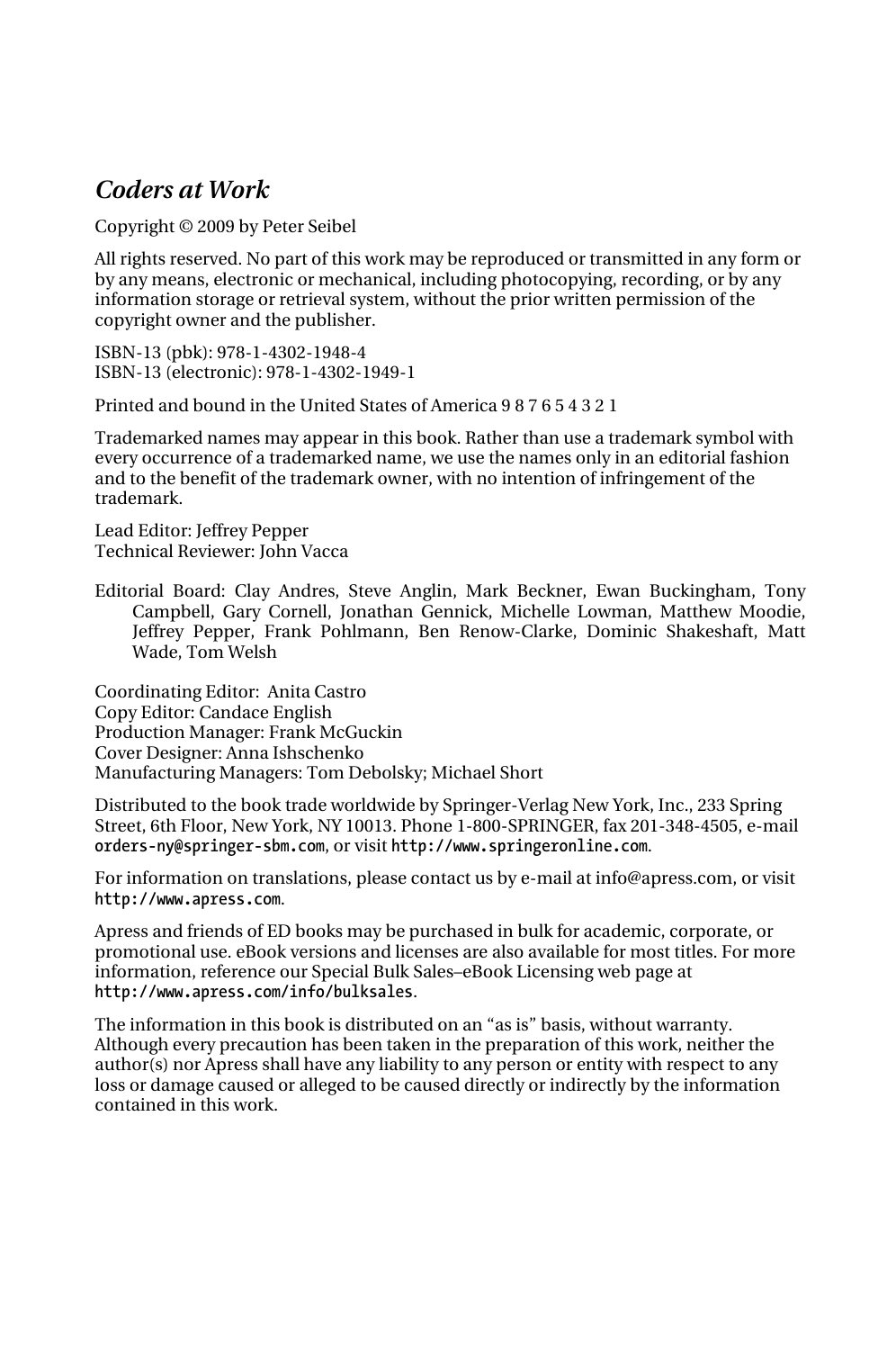For Amelia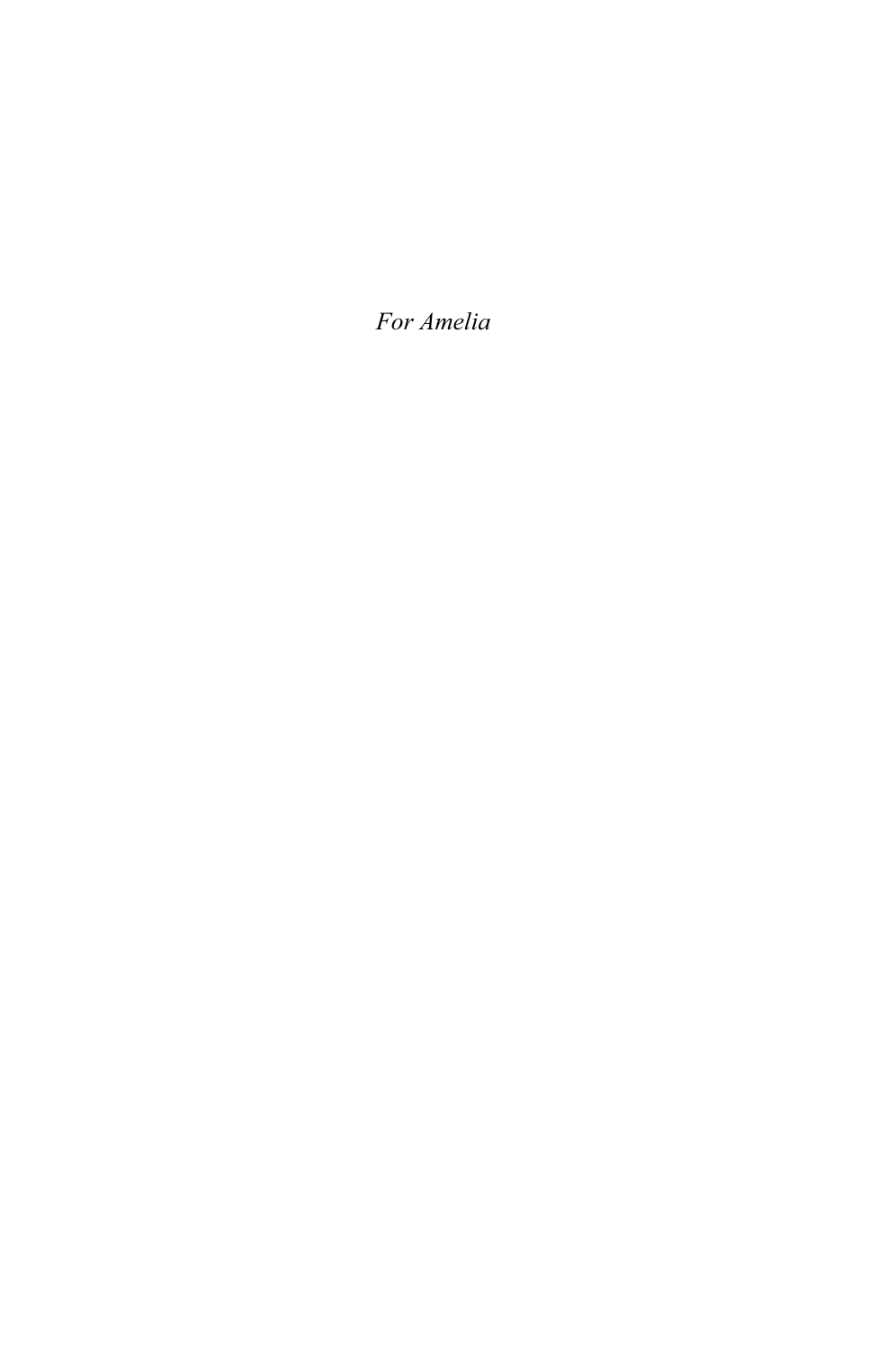#### Contents

| <b>Chapter</b>       |  |
|----------------------|--|
| Chapter<br>2:        |  |
| Chapter<br>3:        |  |
| Chapter<br>4:        |  |
| Chapter<br>5:        |  |
| Chapter<br>6:        |  |
| Chapter<br>7:        |  |
| Chapter<br>8:        |  |
| 9:<br><b>Chapter</b> |  |
| Chapter 10:          |  |
| Chapter II:          |  |
| Chapter 12:          |  |
| Chapter 13:          |  |
| Chapter 14:          |  |
| Chapter 15:          |  |
| <b>Appendix A:</b>   |  |
|                      |  |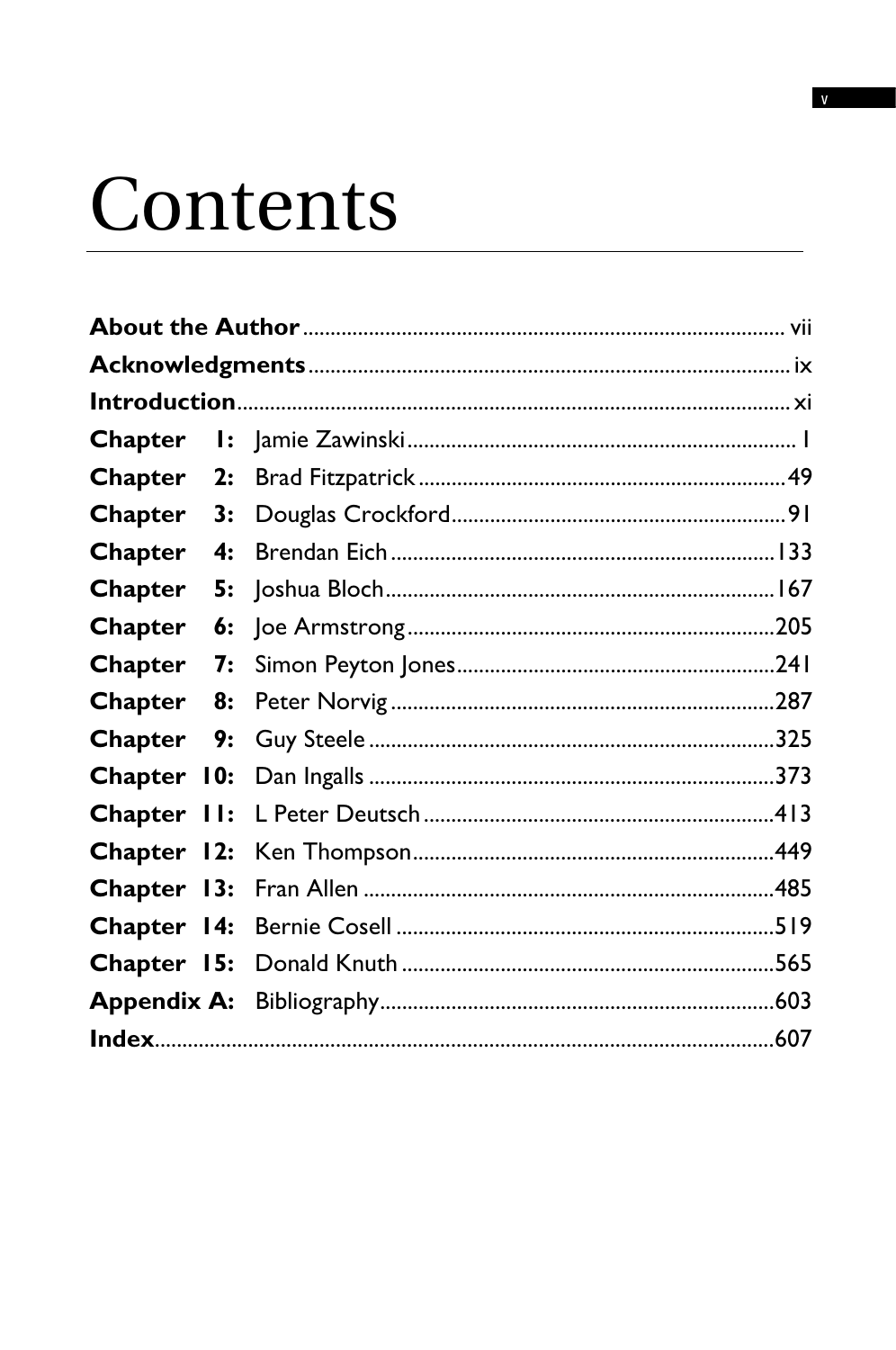### About the Author

Peter Seibel is either a writer turned programmer or programmer turned writer. After picking up an undergraduate degree in English and working briefly as a journalist, he was seduced by the web. In the early '90s he hacked Perl for *Mother Jones Magazine* and Organic Online. He participated in the Java revolution as an early employee at WebLogic and later taught Java programming at UC Berkeley Extension. In 2003 he quit his job as the architect of a Java-based transactional messaging system, planning to hack Lisp for a year. Instead he ended up spending two years writing the Jolt Productivity Award–winning *Practical Common Lisp*. Since then he's been working as chief monkey at Gigamonkeys Consulting, learning to train chickens, practicing Tai Chi, and being a dad. He lives in Berkeley, California, with his wife Lily, daughter Amelia, and dog Mahlanie.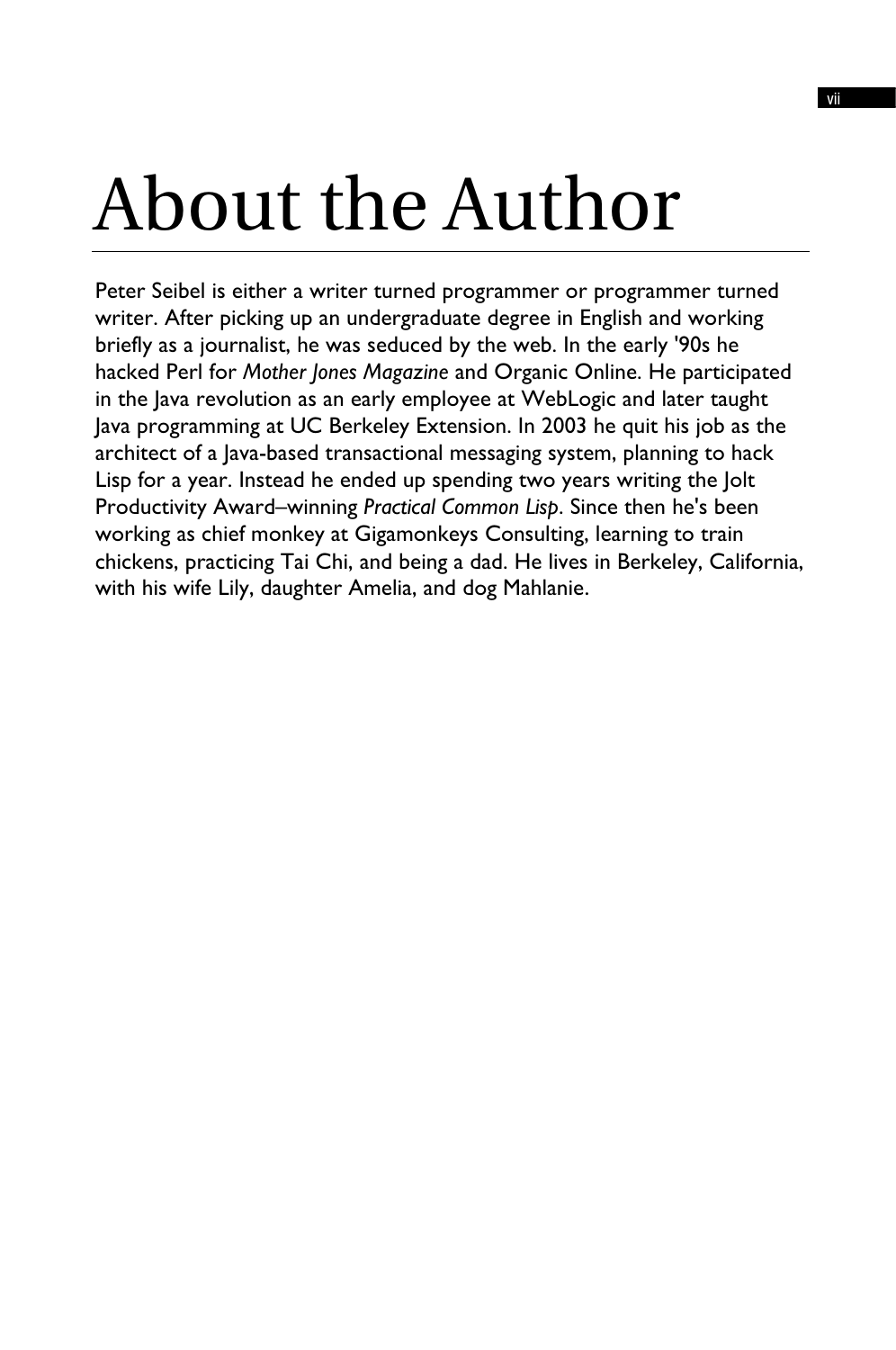## Acknowledgments

First of all I want to thank my subjects who gave generously of their time and without whom this book would be nothing but a small pamphlet of unanswered questions. Additional thanks go to Joe Armstrong and Bernie Cosell, and their families, for giving me a place to stay in Stockholm and Virginia. Extra thanks also go to Peter Norvig and Jamie Zawinski who, in addition to taking their own turns speaking into my recorders, helped me get in touch with other folks who became my subjects.

As I traveled around the world conducting interviews several other families also welcomed me into their homes: thanks for their hospitality go to Dan Weinreb and Cheryl Moreau in Boston, to Gareth and Emma McCaughan in Cambridge, England, and to my own parents who provided a great base of operations in New York city. Christophe Rhodes helped me fill some free time between interviews with a tour of Cambridge University and he and Dave Fox rounded out the evening with dinner and a tour of Cantabrigian pubs.

Dan Weinreb, in addition to being my Boston host, has been my most diligent reviewer of all aspects of the the book since the days when I was still gathering names of potential subjects. Zach Beane, Luke Gorrie, Dave Walden and my mom also all read chapters and provided well-timed encouragement. Zach additionally—as is now traditional with my books provided some words to go on the cover; this time the book's subtitle. Alan Kay made the excellent suggestion to include Dan Ingalls and L Peter Deutsch. Scott Fahlman gave me some useful background on Jamie Zawinski's early career and Dave Walden sent historical materials on Bolt Beranek and Newman to help me prepare for my interview with Bernie Cosell. To anyone I have forgotten, you still have my thanks and also my apologies.

Thanks to the folks at Apress, especially Gary Cornell who first suggested I do this book, John Vacca and Michael Banks for their suggestions, and my copy editor Candace English who fixed innumerable errors.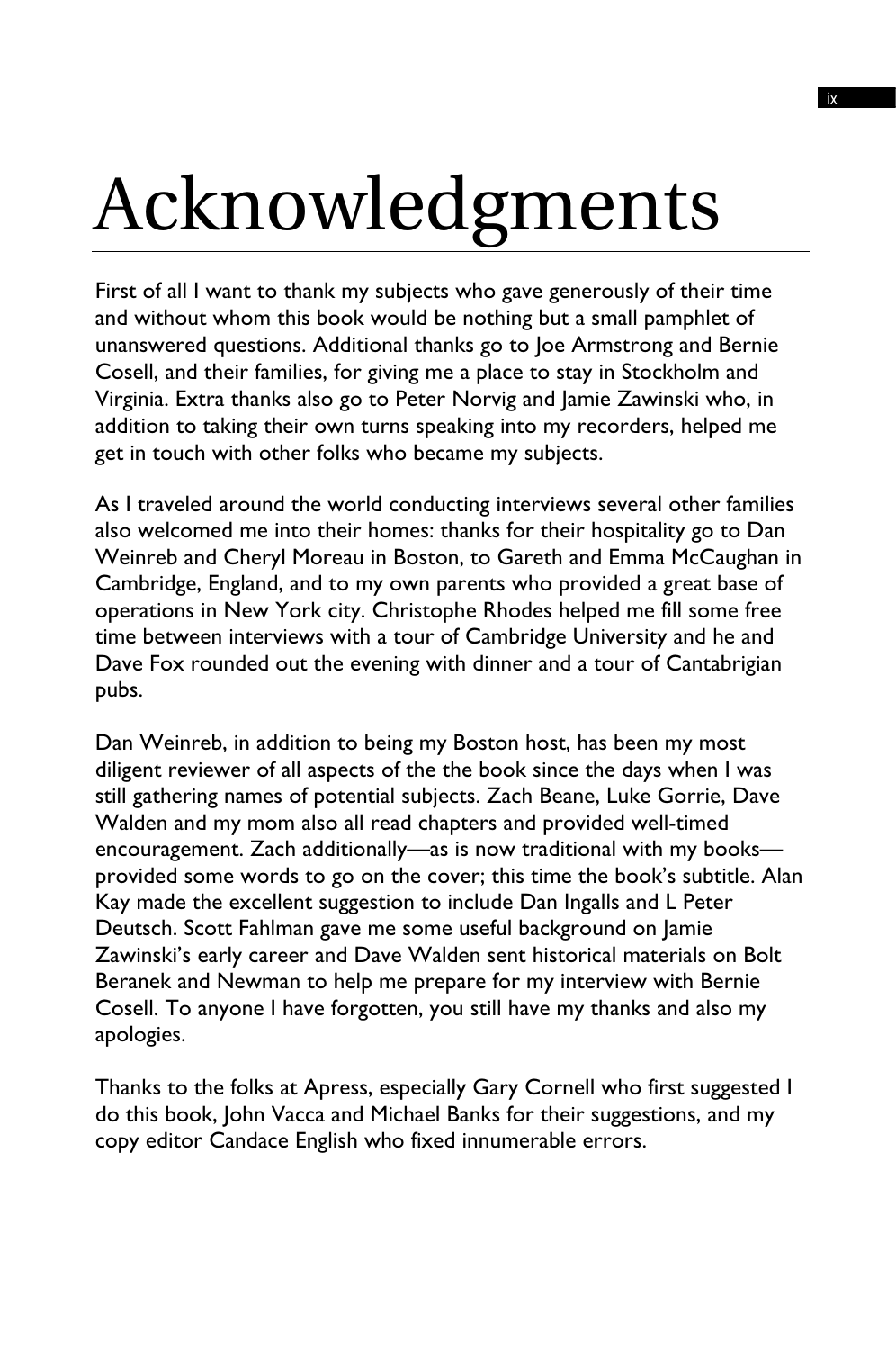Finally, deepest thanks to my family, extended and nuclear. Both of my moms, biological and in-law, came on visits to watch the the kid and let me get some extra work done; my parents gave my wife and kid a place to escape for a week so I could make another big push. And most of all, thanks to the wife and kid themselves: Lily and Amelia, while I may occasionally need some time to myself to do the work, without you guys in my life, it wouldn't be worth doing. I love you.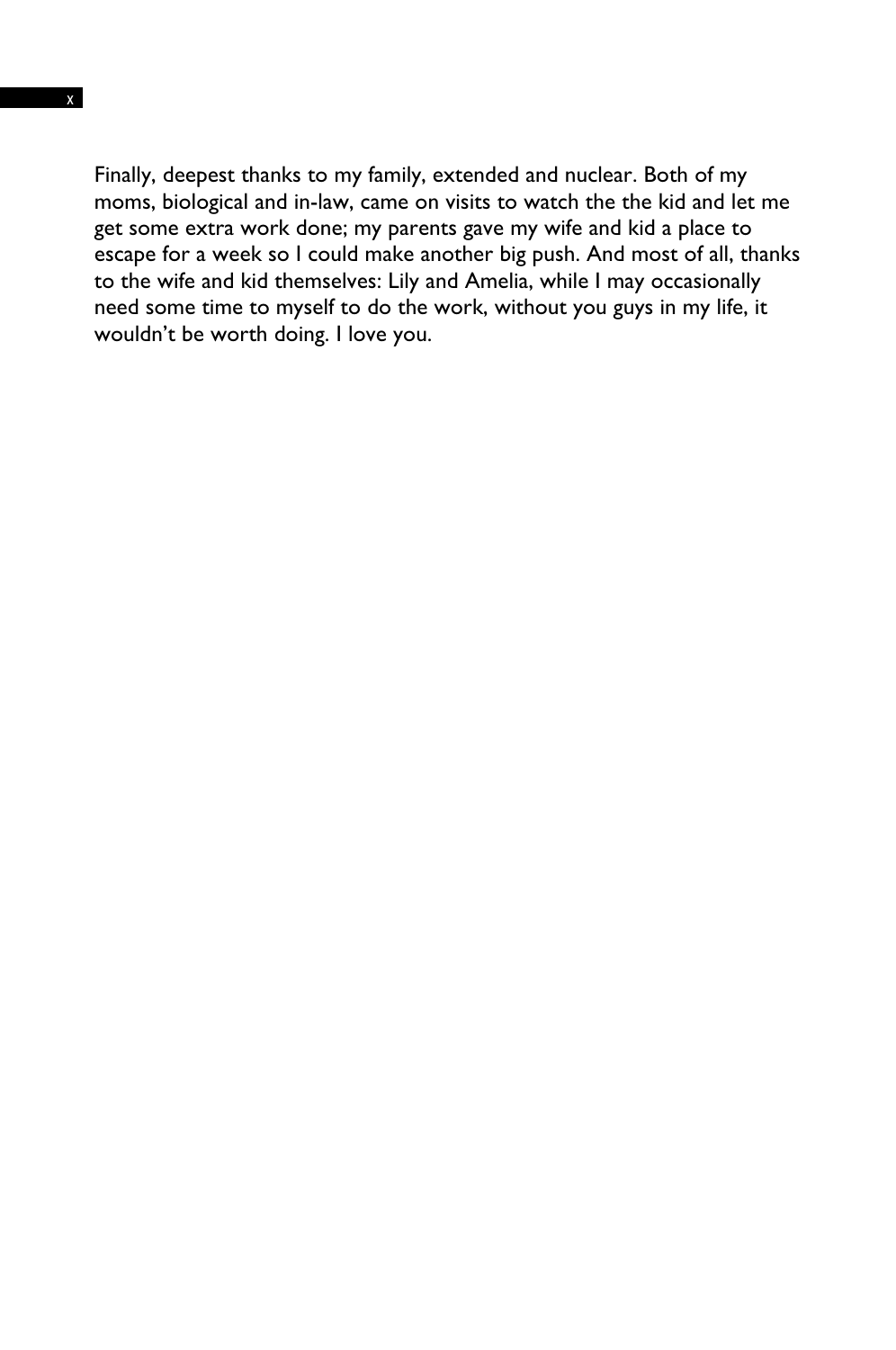# Introduction

Leaving aside the work of Ada Lovelace—the 19th century countess who devised algorithms for Charles Babbage's never-completed Analytical Engine—computer programming has existed as a human endeavor for less than one human lifetime: it has been only 68 years since Konrad Zuse unveiled his Z3 electro-mechanical computer in 1941, the first working general-purpose computer. And it's been only 64 years since six women— Kay Antonelli, Jean Bartik, Betty Holberton, Marlyn Meltzer, Frances Spence, and Ruth Teitelbaum—were pulled from the ranks of the U.S. Army's "computer corps", the women who computed ballistics tables by hand, to become the first programmers of ENIAC, the first general-purpose electronic computer. There are many people alive today—the leading edge of the Baby Boom generation and all of the Boomers' parents—who were born into a world without computer programmers.

No more, of course. Now the world is awash in programmers. According to the Bureau of Labor Statistics, in the United States in 2008 approximately one in every 106 workers—over 1.25 million people—was a computer programmer or software engineer. And that doesn't count professional programmers outside the U.S. nor the many student and hobbyist programmers and people whose official job is something else but who spend some or even a lot of their time trying to bend a computer to their will. Yet despite the millions of people who have written code, and the billions, if not trillions of lines of code written since the field began, it still often feels like we're still making it up as we go along. People still argue about what programming is: mathematics or engineering? Craft, art, or science? We certainly argue—often with great vehemence—about the best way to do it: the Internet overflows with blog articles and forum postings about this or that way of writing code. And bookstores are chock-a-block with books about new programming languages, new methodologies, new ways of thinking about the task of programming.

This book takes a different approach to getting at what programming is, following in the tradition established when the literary journal *The Paris*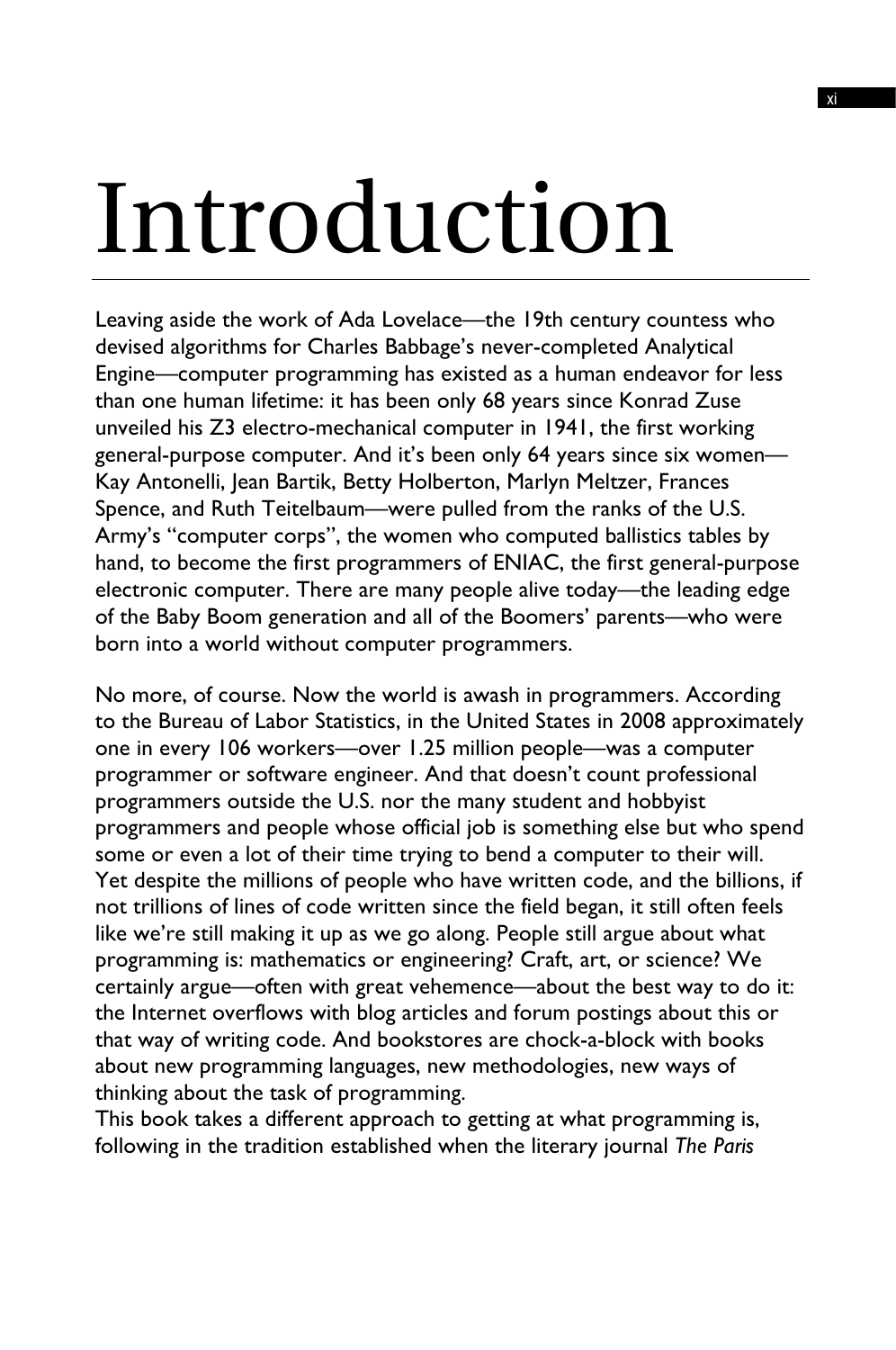*Review* sent two professors to interview the novelist E.M. Forster, the first in a series of Q&A interviews later collected in the book *Writers at Work*.

I sat down with fifteen highly accomplished programmers with a wide range of experiences in the field—heads down systems hackers such as Ken Thompson, inventor of Unix, and Bernie Cosell, one of the original implementers of the ARPANET; programmers who combine strong academic credentials with hacker cred such as Donald Knuth, Guy Steele, and Simon Peyton Jones; industrial researchers such as Fran Allen of IBM, Joe Armstrong of Ericsson, and Peter Norvig at Google; Xerox PARC alumni Dan Ingalls and L Peter Deutsch; early Netscape implementers Jamie Zawinski and Brendan Eich; folks involved in the design and implementation of the languages the present-day web, Eich again as well as Douglas Crockford and Joshua Bloch; and Brad Fitzpatrick, inventor of Live Journal, and an able representative of the generation of programmers who came of age with the Web.

I asked these folks about programming: how they learned to do it, what they've discovered along the way, and what they think about its future. More particularly, I tried to get them to talk about the issues that programmers wrestle with all the time: How should we design software? What role do programming languages play in helping us be productive or avoid errors? Are there ways we can make it easier to track down hard-tofind bugs?

As these are far from settled questions, it's perhaps unsurprising that my subjects sometimes had quite varied opinions. Jamie Zawinski and Dan Ingalls emphasized the importance of getting code up and running right away while Joshua Bloch described how he designs APIs and tests whether they can support the code he wants to write against them before he does any implementation and Donald Knuth described how he wrote a complete version of his typesetting software TeX in pencil before he started typing in any code. And while Fran Allen lay much of the blame for the decline in interest in computer science in recent decades at the feet of C and Bernie Cosell called it the "biggest security problem to befall modern computers", Ken Thompson argued that security problems are caused by programmers, not their programming languages and Donald Knuth described C's use of pointers as one of the "most amazing improvements in notation" he's seen. Some of my subjects scoffed at the notion that formal proofs could be useful